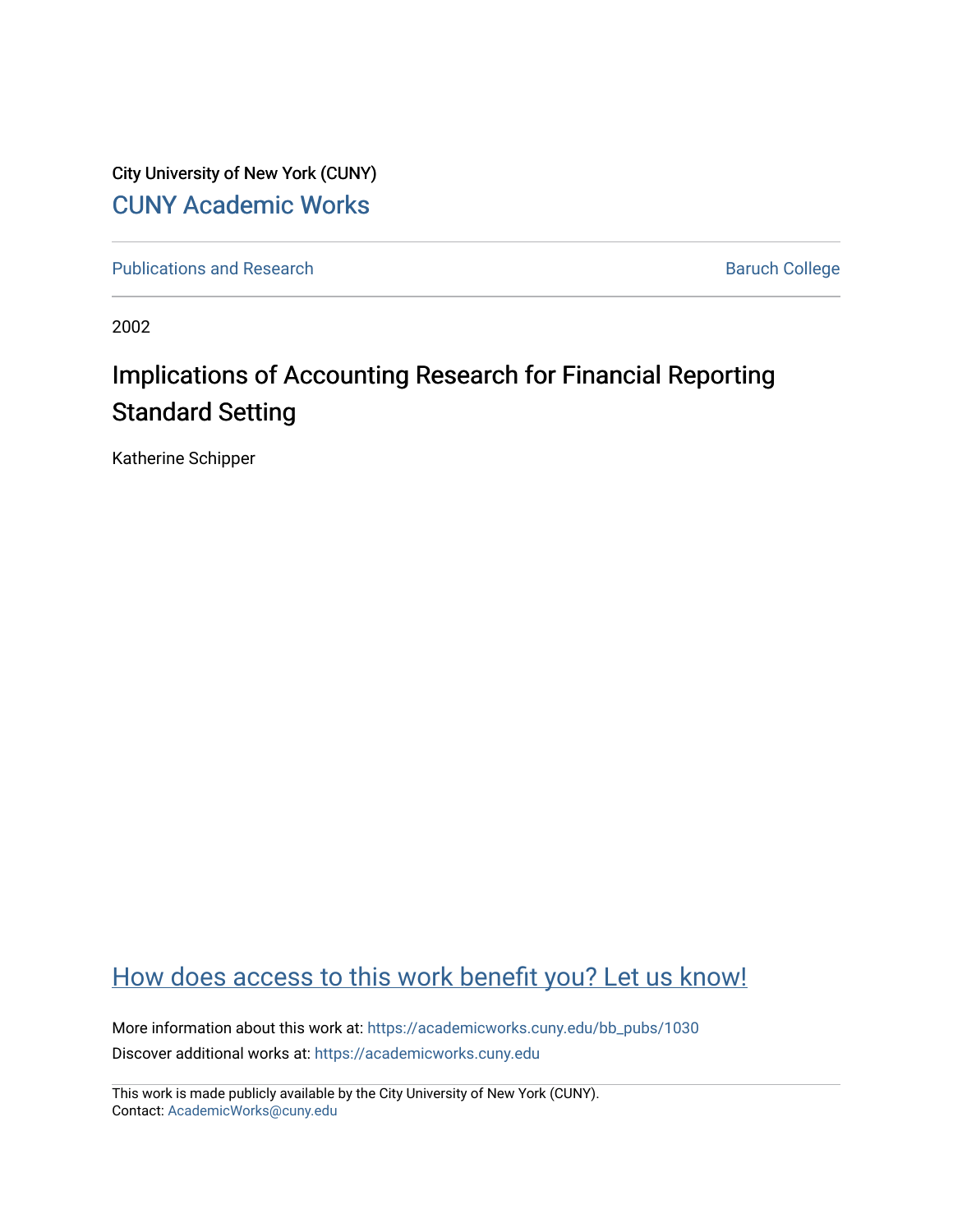<span id="page-1-0"></span>

# <span id="page-1-1"></span>**Implications of Accounting Research for Financial Reporting Standard Setting**

#### **by Katherine Schipper [\(1](#page-1-0)) Financial Accounting Standards Board March 13, 2002**

[Introductory note: Katherine Schipper, PhD, was appointed to the Financial Accounting Standards Board (FASB) in September 2001. Prior to joining the FASB, she was the L. Palmer Fox Professor of Business Administration at Duke University's Fuqua School of Business. Before that, she was the Eli B. and Harriet B. Williams Professor of Accounting and director of the Institute of Professional Accounting at the University of Chicago Business School.

Ms. Schipper has published research papers on a range of accounting subjects and has been the recipient of several grants and awards, including the American Accounting Association's Outstanding Educator. She has served the American Accounting Association as president and as director of research. She was a member of the FASB's Financial Accounting Standards Advisory Council (FASAC) from 1996 to 1999.

Ms. Schipper holds a BA from the University of Dayton, and MBA, MA and PhD degrees from the University of Chicago.

[\(1](#page-1-1)) The views expressed in this presentation are my own and do not represent the views of the Financial Aounting Standards Board. Positions of the Financial Accounting Standards Board are arrived at only after extensive due process and deliberations.

## **1. Introduction and background**

I am honored to be here this evening to make this presentation on the implications of accounting research for financial reporting standard setting, as part of the Emanuel Saxe Lecture Series. This lecture series honors Emanuel Saxe, who served Baruch College for many years as professor, department chair, University Distinguished Professor and dean. In preparation for this presentation, I researched the Emanuel Saxe Lectures, and learned that their purpose is to provide discussions of topics of critical interest to the study and practice of accounting. This is an expansive purpose, and as you can imagine, past presenters have covered a wide variety of issues. There have been presentations on taxation, auditing, fair value accounting, inflation, litigation, and regulation.

Most pertinent to my topic this evening, there have also been some presentations on accounting research, specifically the value of accounting research and its relation to financial reporting standards. Three presentations explicitly considered whether accounting research is of any practical value, or, more specifically, whether accounting research is of any value to financial reporting standard setting. In 1979 George Sorter spoke with despair about the inanity of accounting research and its utter uselessness for any practical purpose, let alone its implications for standard setting. In 1982, Robert Jensen described and deplored the increasing gap between academic and practitioner research in accounting and expressed dismay over the shoddiness of academic research in general. In 1983 Ross Watts described the evolution of empirical research in accounting, with significant emphasis on his views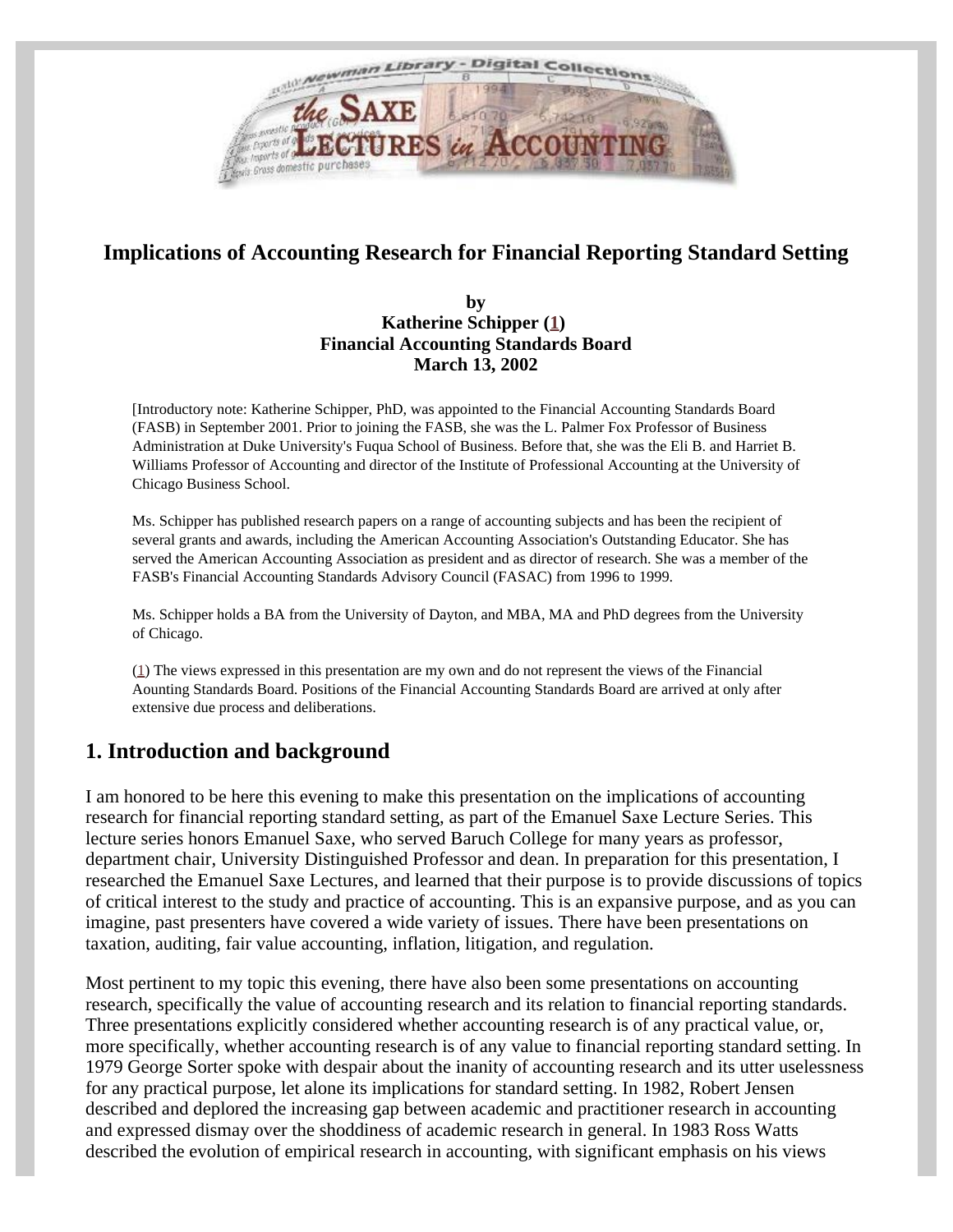about political costs and contracting costs. My topic is related to these three presentations in that I will consider what are the standard setting inferences that can be drawn from accounting research.

## **1.1 Previous Emanuel Saxe Lectures on accounting standards and regulation**

Shifting now from accounting research to accounting standards and the standard setting process, I note that several previous Emanuel Saxe Lectures have focused on accounting standards and regulation, with implications for issues facing us today. Some of these presentations have taken strong positions. For example, in 1974 George Benston argued the case against required financial reporting and disclosure, and against government regulation of securities markets. He argued that various market forces should be permitted to operate to produce the levels of financial disclosure desired by market participants. In 1978 the Emanuel Saxe presentation featured Abraham Briloff and Robert Anthony debating both what should be the characteristics and mandate of a standard setting organization and what should be the nature of financial reporting standards. One important element of the context of this debate was the hearings, led by then-Senator Metcalf, about the proper role of government regulation in accounting, including regulation of the accounting profession and financial reporting standard setting. This, of course, is a debate that has resurfaced in 2002.

In 1979, William Baxter discussed the historical evolution of accounting standards, which he says were almost unknown before World War II. In his description of standards, which I emphasize dates from 1979, he says:

"Now [the financial reporting standards] dominate the accountant's work. They already fill volumes; and fresh ones keep pouring forth with no sign of the stream drying up. They are to be found in many lands; and national standards are being topped up with ... international standards."

I expect that had I not told you the date, you might have thought the description of voluminous reporting standards that dominate the work of accounting came from a very recent presentation.

In 1996, Robert Swieringa used this presentation to describe the 37 standards he had helped shape in his 10.5 years as a Board member at the FASB. Despite his background as an accounting professor, Mr. Swieringa did not refer to academic research at all in his presentation, although he did mention something I will also discuss: the increasing use of estimates in financial reporting.

Finally, Donald Kirk presented the 35th Emanuel Saxe Lecture in 1984, when he was chairman of the FASB. His presentation concerned expectations about professionalism in financial reporting, standard setting, and public accounting. He spoke in 1984 about a recent meeting of the FASB's Financial Accounting Standards Advisory Council [FASAC] in which a major topic of discussion was "what some observers see as a tendency to bypass the intent of accounting standards." He listed four questions discussed at the FASAC meeting; summaries of three of those four questions follow:

1. Do preparers seek innovative transactions or interpretations that are designed to observe the 'letter' of an accounting standard but not its 'spirit' -- and to what extent does this bring them into a matching of wits with auditors?

2. Does heightened competition among CPA firms encourage a search for ways around the spirit of accounting standards?

3. How does the professionalism issue relate to the question of specific versus broad standards?

Mr. Kirk also pointed to several recent events-recent as of 1984 -- including: a re-examination by the American Institute of Certified Public Accountants [AICPA] of its self-regulation, criticism of the FASB for creating too many standards, criticism of the FASB for not providing more timely guidance,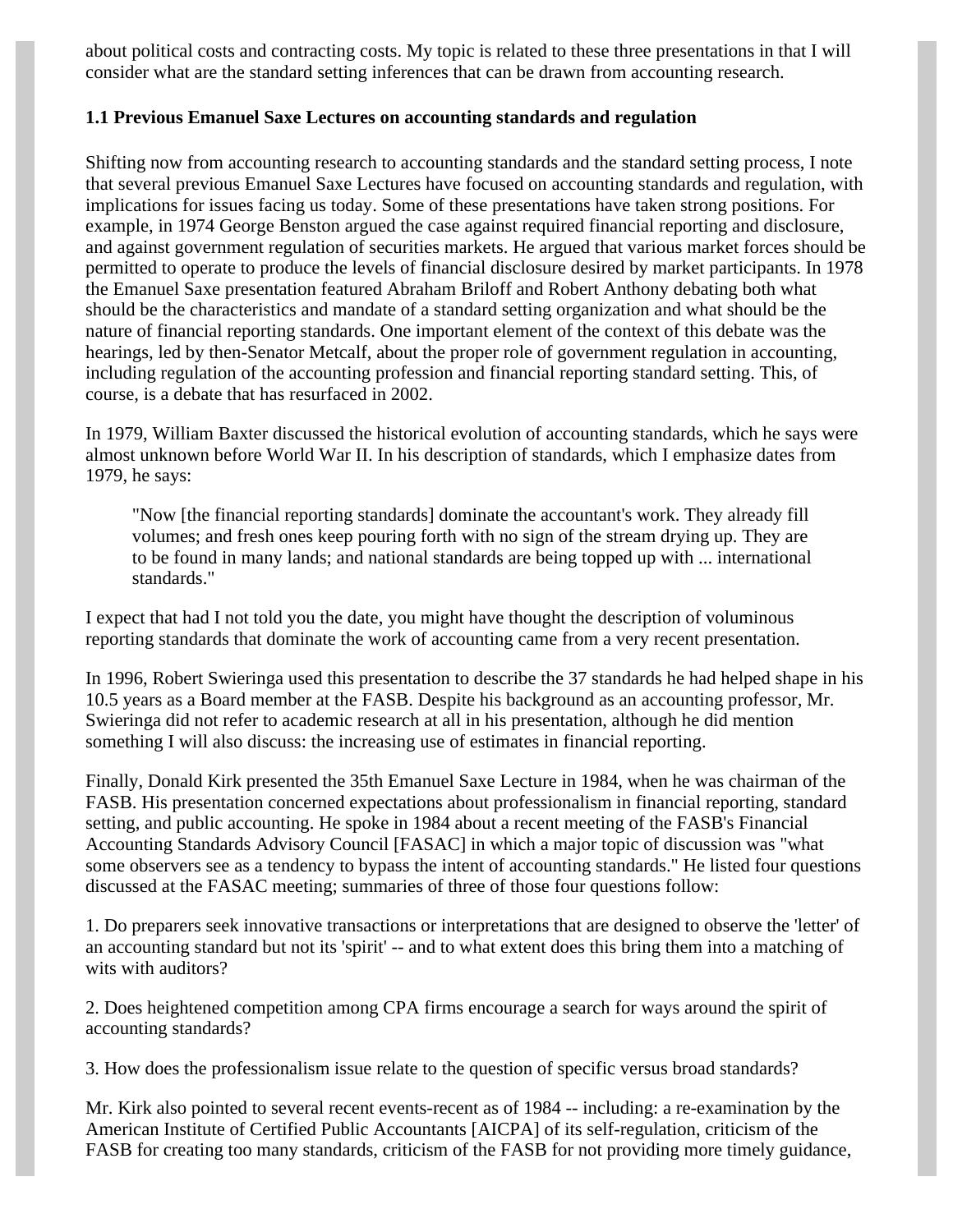SEC concerns about the quality of financial reporting, and Congressional concerns about the adequacy of the SEC's oversight of standard setting.

One important element of Mr. Kirk's presentation-in 1984-was a discussion of criticisms that the FASB creates "too many standards, the standards are too detailed, complex and inflexible." In speaking of the basis for this criticism, and of what I will call the demand for detail and the FASB's response to such demands, he quoted from two comment letters from the same organization, written about 18 months apart, on two distinct issues. The 1983 comment letter quoted by Mr. Kirk advocated broad principlesbased standards. The 1984 comment letter, from the same organization, advocated detailed implementation guidance. Mr. Kirk also quoted from a 1974 communication to the FASB from the president of the AICPA, speaking of "the need to deal swiftly with the relatively narrow accounting and reporting problems that are frequently encountered in daily practice.... It was the consensus of the [AICPA] Board ... that the FASB should be strongly urged to take whatever steps might be necessary to provide timely guidance to practitioners on emerging problems."

I think these examples make it clear that concerns about accounting research and the standard setting process, sometimes considered separately and sometimes considered together, have figured prominently in this series of presentations since 1973. There have been recurring debates about the legitimacy of the FASB, about private sector standard setting, about the desirability of broad principles-based standards versus detailed rules- based standards, and about the proper role-if there is a role-of accounting research in the standard setting process.

## **1.2 Summary of this Emanuel Saxe Lecture**

My contribution to this series of discussions is to present my views about where and how various types of accounting research can inform the standard-setting process, and about the limitations on what can be inferred, for standard-setting purposes, from research. I want to begin with an overview of what I will talk about and describe the perspective that I will be taking in this presentation. By way of background, I'll give a few examples of the kinds of decisions that a standard setter (the FASB) makes. Having laid that groundwork, I'll review the framework that is to be used by the FASB to make standard-setting decisions, namely the Conceptual Framework, as laid out in the Statements of Financial Accounting Concepts.

The main part of my presentation will address a single issue, in various ways, and from various distinct perspectives. That issue can be stated at least two ways :

1. Viewing standard setting from the perspective of accounting research, do accounting researchers use the Conceptual Framework to identify research questions and to choose research designs? Do research results provide *any* insights that can help the Board apply the Conceptual Framework to standard-setting issues? If researchers can provide some insights, what are the limits?

2. Viewing accounting research from the perspective of the FASB, why doesn't the Board seem to pay much attention to the results of accounting research? Is this appearance of inattention to research just that, an appearance, while the reality is the FASB in fact pays substantial attention to research? Are the insights that can be gleaned by standard setters from research so limited that attempting to apply research to standard-setting issues is just not worth the effort?

In order to address this issue, I'll describe the kinds of questions research can and does answer and calibrate both those questions and the answers provided by accounting research against the issues faced by the FASB. In doing so, I hope to focus on both the kinds of insights that can be derived from research and the limitations of those insights.

## **2. Standard-setting decisions**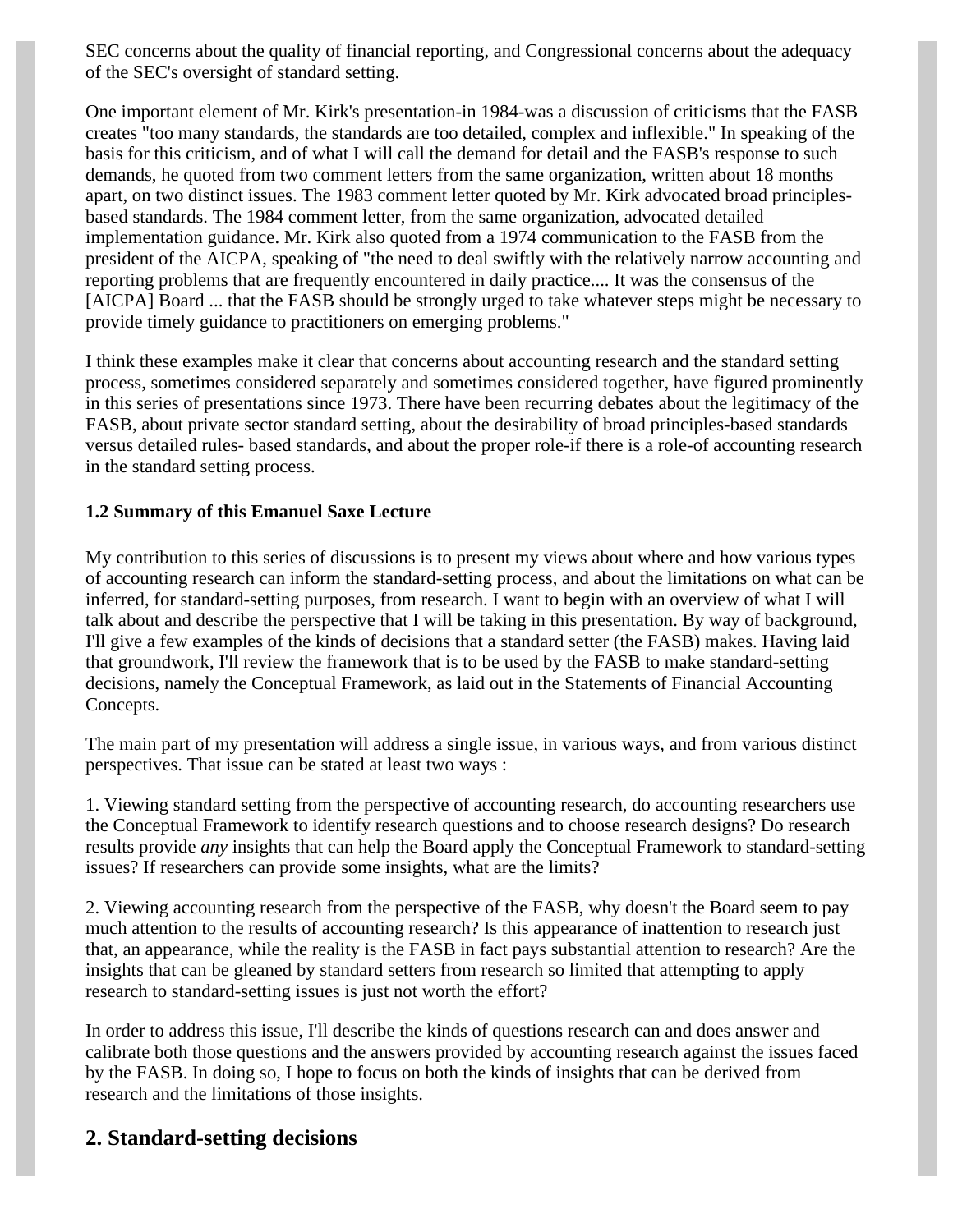Speaking now to the kinds of decisions a standard setter (the FASB) makes, at one extreme are relatively broad issues that may involve not only developing a new standard but also revisiting and extending concepts.

## **2.1 Accounting for liabilities and equities**

One example of such a broad issue is the accounting for liabilities and equities. The FASB issued an Exposure Draft of a standard and of a proposed amendment to Concepts Statement 6, in October 2000. Comment letters have been received, there has been a roundtable discussion, and redeliberations are proceeding.

The proposed amendment to Concepts Statement 6 involves changing the accounting definition of liability. The current liability definition refers to an obligation to transfer assets or provide services. Both practice and the Emerging Issues Task Force (EITF) have treated as equity all obligations that can be settled in shares-whether fixed in number of shares or fixed in dollar value of shares. [\(2](#page-14-0))

<span id="page-4-0"></span>The proposed amendment to Concepts Statement 6 would have the effect of characterizing as liabilities arrangements in which an obligation is to be settled by transferring a fixed dollar value of shares. The reasoning is as follows: if obligations that can or must be settled in shares establish a relationship that is not an *owner* relationship, then the instrument that establishes the relationship is a liability. The amendment goes on to explain the attributes of an owner relationship-mainly that the value of whatever is conveyed goes up and down with share values. If the amendment is adopted, then the scope of liabilities will have increased to include certain types of obligations that are settled in shares-a major shift in thinking.

This conceptual issue has broad implications, in that the concepts of assets and liabilities are the building blocks of the other reporting elements, for example, revenues and expenses. That is, the definitions of revenues and expenses are based on the definitions of assets and liabilities-it's not possible to have either revenue or expense without a change in either or both assets and liabilities. Therefore, when the definition of liability is changed, to encompass more kinds of share-settled obligations, it is possible that other changes in accounting practice will follow.

In addition to the conceptual issue just discussed, the liabilities and equities project also contains a broad standard-setting issue, namely, accounting for single instruments, or single arrangements, with two or more heterogeneous components. The specific issue addressed in the exposure draft on liabilities and equities is how best to represent and measure financial instruments that are compound, in the sense that they have characteristics of both liabilities and equities.

Examples of such compound instruments include (but are not limited to) convertible debt, which contains both debt components and equity components. The issue of accounting for convertible debt dates back at least to Accounting Principles Board [APB] Opinion 14, issued in 1969. The Discussion section of APB Opinion 14 lays out the case for and against separate accounting recognition of the debt and equity components of convertible debt, and concludes that separate recognition for the conversion feature in convertible debt will not be permitted. One key element of Opinion 14 [paragraph 8] is that separate reporting of the debt and equity components presents intractable measurement problems.

<span id="page-4-1"></span>Interestingly, the dissent to Opinion 14 lays out many of the same arguments that support the separate reporting approach proposed in the FASB's October 2000 exposure draft.[\(3](#page-14-1)) The words used in the dissent are that the failure to provide for separate recognition of components belies economic reality. Today, using language from the FASB's Conceptual Framework, I would say that the failure to recognize separate debt and equity components impairs representational faithfulness. In the interests of representational faithfulness, the proposed approach in the exposure draft *would* require separate recognition of components of compound instruments.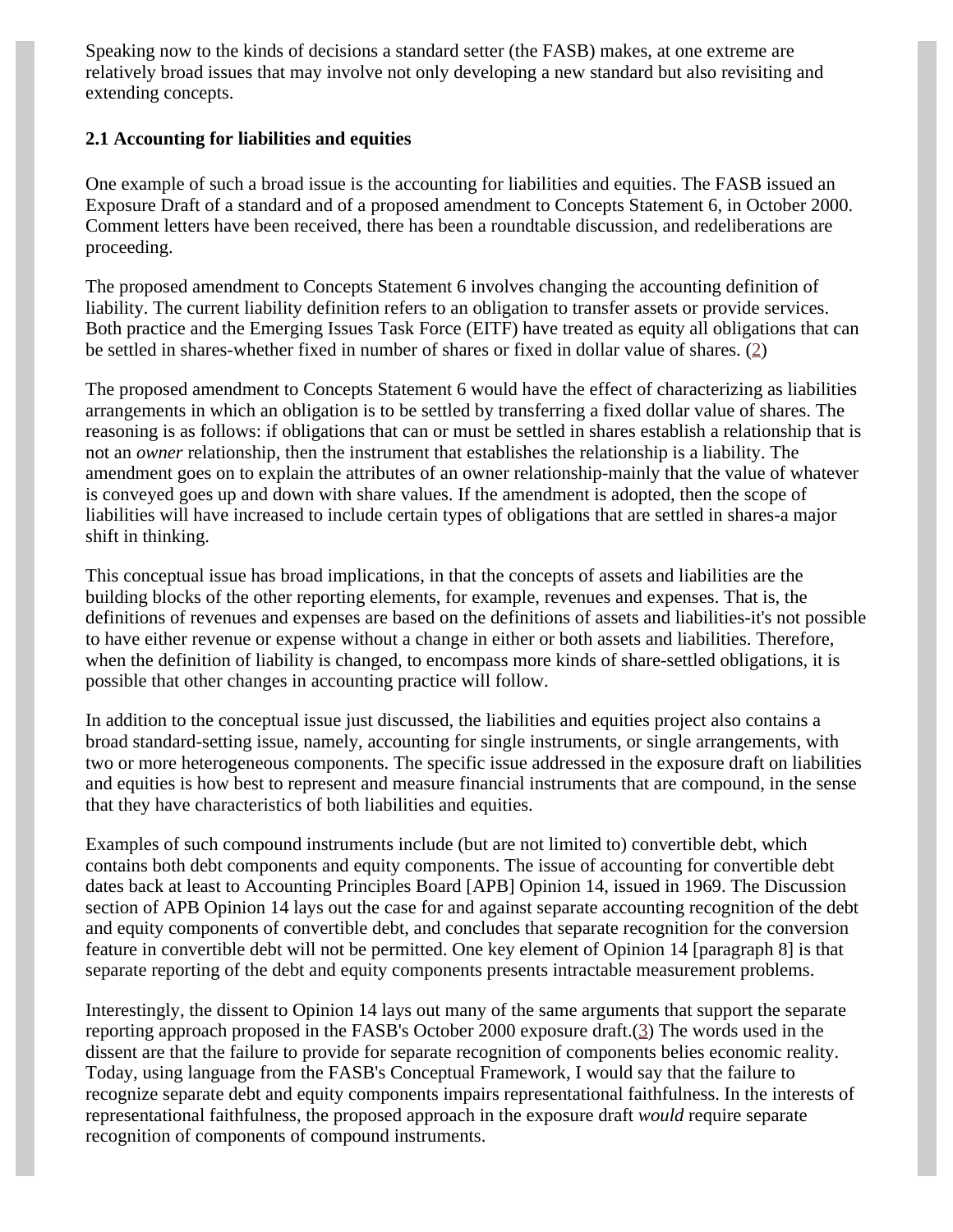I use this example to illustrate a broad and pervasive reporting issue, one that was addressed over 30 years ago by the APB and is now being revisited by the FASB, armed with the tools of the Conceptual Framework and advances in measurement techniques. Those measurement techniques, which include several versions of option pricing models, are derived from academic research.

## **2.2 Accounting for revenues and related liabilities**

A second example of a broad issue facing the FASB is accounting for revenues and related liabilities. Although revenues are for most business enterprises the largest single item in the income statement, there is no general financial reporting standard on revenue recognition in U.S. Generally Accepted Accounting Principles [GAAP]. What guidance does exist takes one of two forms. The first form is various industry-specific or transaction-specific pieces of authoritative guidance, which tends to be detailed and narrow. The SEC's Staff Accounting Bulletin [SAB]101, which builds on Accounting Standards Executive Committee [AcSEC] Statement of Position [SOP] 97-2, *Software Revenue Recognition*, provides an example of this type of guidance. Specifically, SAB 101 provides guidance which generalizes from an industry-specific approach and considers a number of narrow facts-andcircumstances reporting situations.

The second form of guidance on revenue recognition appears in the FASB's Conceptual Framework. In addition to ignoring the practical details of actual transactions, this guidance also presents a conceptual issue. Specifically, Concepts Statement 6 defines revenues in terms of changes in assets and liabilities, consistent with the overall Conceptual Framework approach which considers assets and liabilities fundamental. But Concepts Statement 5 adds additional revenue recognition criteria which do not necessarily conform with the assets and liabilities based definitions. For example, Concepts Statement 5 adds the *earned* criterion which requires that the entity must have "substantially accomplished" what it is required to do in order to be entitled to benefits in the form of revenues. This criterion has in some cases given rise to conflicts with the definition of a liability, with the result that recognition criteria tied to the concept of "earnings process" override the liability concept and the enterprise records a deferred revenue account that does not meet the definition of a liability.

The broad issues facing the FASB here are: should Concepts Statements 5 and 6 [SFAC 5 and SFAC 6] be revised to be internally consistent, and if so, how? What should be the principles that govern revenue recognition? These issues touch the definitions of both revenues and liabilities and may even require reconsideration of other concepts and definitions.[\(4](#page-14-2))

### <span id="page-5-0"></span>**2.3 Examples of relatively narrow standard-setting issues**

Moving now away from examples of broad issues, at the other end of the spectrum are relatively narrow issues-some of which may have broad implications. The FASB and the Emerging Issues Task Force [EITF] are presented with dozens of such issues. I will illustrate this point with two examples. The first example pertains to accounting procedures in purchase business combinations and the second example pertains to loan commitments.

<span id="page-5-1"></span>As part of the FASB's project on purchase business combinations procedures, the Board has adopted the principle of measuring assets and liabilities acquired in a business combination at their fair values. $(5)$  $(5)$ This principle sounds straightforward, until we encounter contingent liabilities of the acquired entity which are not measured at fair value under Statement of Financial Accounting Standards 5 [SFAS 5]. If we apply fair value measurements to contingent liabilities of the acquired entity at the acquisition date, what should be the subsequent accounting? Should we revert to SFAS 5 accounting after initial recognition and measurement? What about the measurement inconsistency between *acquired* contingent liabilities -- to be initially measured at fair value -- and *existing* contingent liabilities of the acquirer, which are recognized and measured under SFAS 5?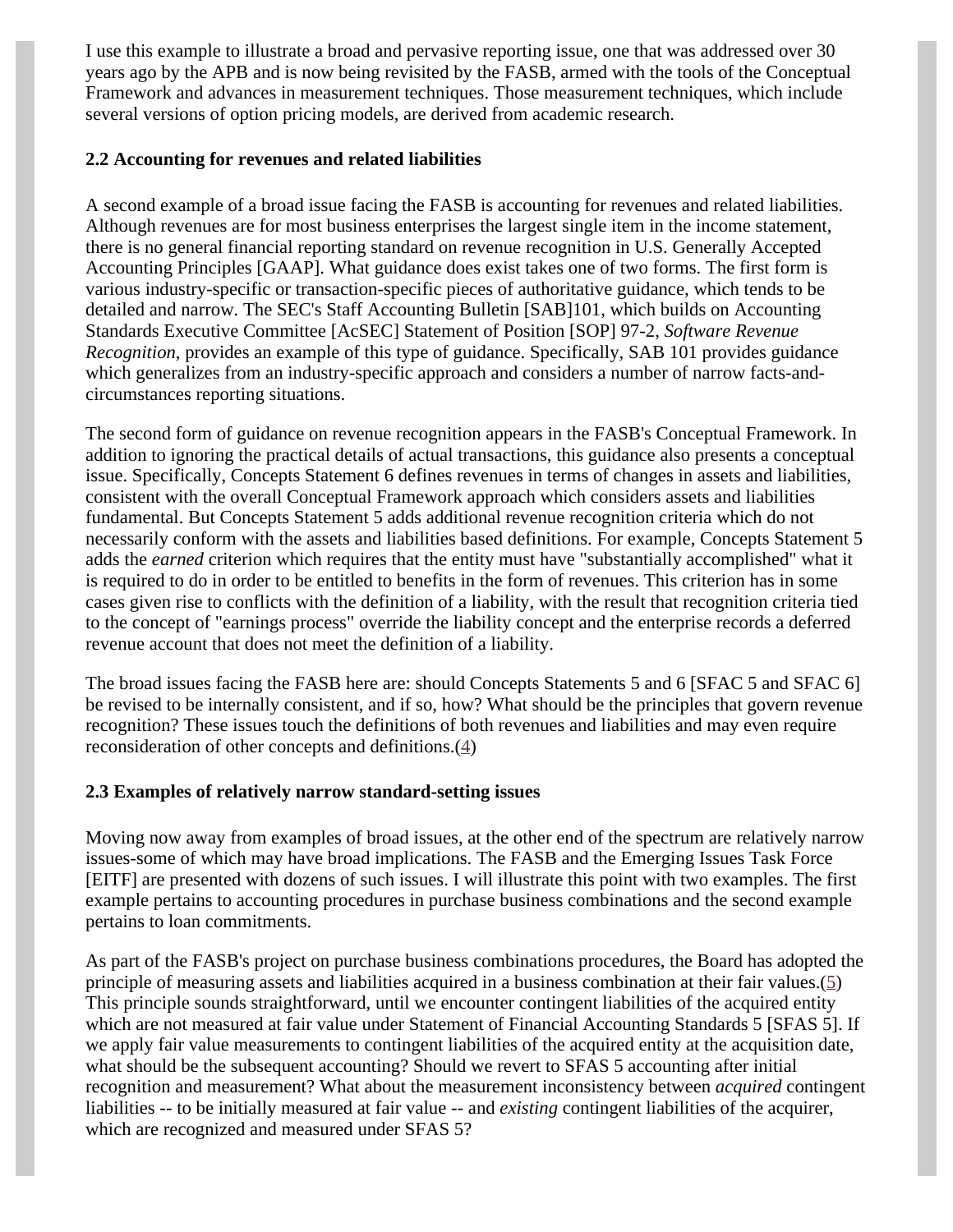On the one hand, this issue may be seen as narrow, pertaining only to procedures to be followed in the accounting for business combinations. On the other hand, the issue has broad implications, because it illustrates the conflict between SFAS 5 and Concepts Statement 7. In light of the commitment on the part of at least some Board members to moving toward fair value measurements, I predict that the conflict will often be resolved in favor of fair value measurements, with the implication that pressure will build for a reconsideration of SFAS 5.

A second example of a narrow issue is the accounting for loan commitments, which are agreements by financial institutions to make loans of various types, ranging from home mortgages to commercial paper backups. SFAS 65 and SFAS 91 require a cost-type approach in which, roughly speaking, loan commitments are recorded in terms of the fees received, and income is recognized either when the commitment expires or over the life of the loan. However, some loan commitments seem to meet the definition of a derivative, for which the accounting in SFAS 133 requires a fair value measurement. For loan commitments which are derivatives, the issue represents a conflict in the literature-which measurement approach should be followed for loan commitments? More broadly, for loan commitments which are not derivatives, is the cost-based measurement approach in SFAS 65 and SFAS 91 representationally faithful? This issue is narrow in the sense that only a few kinds of business enterprises make loan commitments. It has potentially broad implications because of the FASB's commitment to move toward a fair value measurement approach for all financial instruments.

## **3.0 Applying accounting research to the Conceptual Framework**

<span id="page-6-0"></span>Across the spectrum of issues on the FASB's agenda, the decisions of the Board and staff of the FASB are guided by the Conceptual Framework, whose overarching concept is *decision usefulness,* supported by relevance, reliability and comparability.[\(6](#page-14-4)) Relevance in turn has as subcomponents such concepts as timeliness, feedback value, and predictive value. Reliability's subcomponents include neutrality, verifiability, and measurement uncertainty.

With those concepts in mind, I will now turn to where and how accounting research does and does not provide insights that can or should help the FASB in applying the Conceptual Framework to standard setting issues. The Conceptual Framework of course contains many elements. To illustrate how accounting research does and does not provide insights to standard setting decisions, however, it will suffice to consider just three: neutrality, measurement uncertainty, and decision usefulness.

## **3.1 Accounting research and neutrality**

Neutrality is discussed in Concepts Statement 2, paragraphs 98-110. One way of describing neutral accounting information is in terms of faithfulness to the underlying economic activity, without regard to any particular interest, and without shading or coloring presentation for the purpose of influencing behavior in some particular direction [last four words emphasized in paragraph 100 of Concepts Statement 2]. Neutrality thus relates to the absence of bias; if a financial reporting standard contains a bias that is intended to induce (or discourage) some particular behavior, then the standard is not neutral. $(7)$  $(7)$ 

<span id="page-6-2"></span><span id="page-6-1"></span>Arguments based directly or indirectly on an alleged lack of neutrality seem to me to be the basis for claims that some proposed reporting standard will inappropriately discourage some allegedly desirable activity. $(8)$  $(8)$  Such claims have from time to time led to well publicized disputes about the appropriateness of a given standard, as, for example, in the FASB's proposal to eliminate the full cost method of accounting for exploratory oil and gas operations. Should research attempt to provide insights on neutrality? How successful are such attempts likely to be?

Clearly, if neutrality is an element of the Conceptual Framework, it would be helpful to standard setters to know the neutrality (or lack of neutrality) characteristics of a given proposal. Given the methods of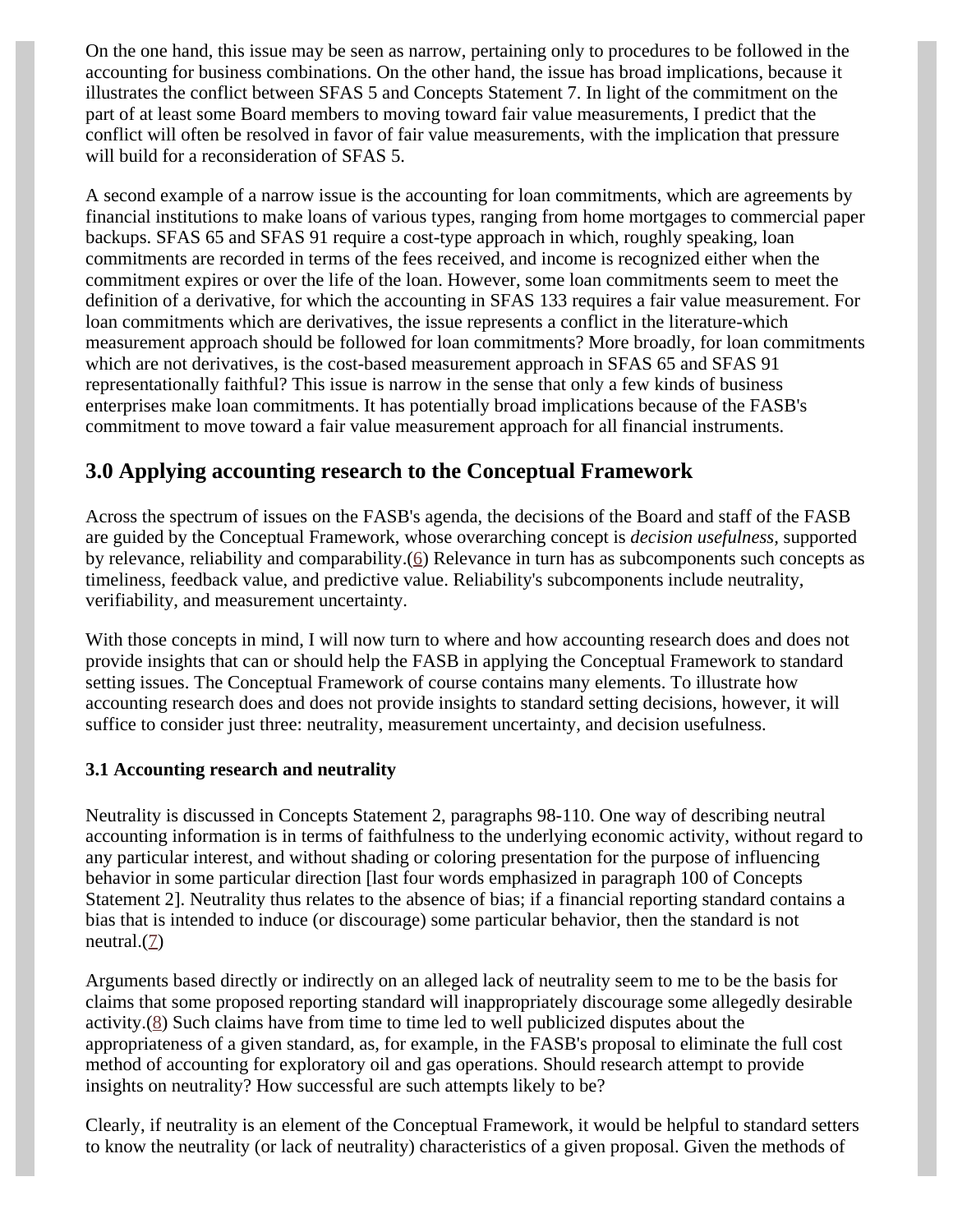social science research, however, I believe that claims about the neutral or non-neutral effects of a given proposed standard are very difficult or impossible to investigate before the fact. The reason is that researchers cannot observe the *actual* effect, in the capital markets, of a *proposed* standard-researchers can observe only what people claim they will do, or what they actually do in hypothetical laboratory settings, where they usually make judgments and/or decisions as individuals and their judgments/decisions are not aggregated into observable prices.([9\)](#page-14-7)

<span id="page-7-0"></span>Even if we were to settle for ex post evidence on what did happen after a given standard was promulgated, research evidence on neutrality or non-neutrality of a given standard is sparse and often difficult to interpret. The reason is that any consideration of neutrality requires a comparison of actual behavior, presumably in response to a given change in reporting rules (or many other shifts, such as changes in the tax code), with the behavior that would have been observed in the absence of the change.

To take a specific example, related to financial reporting but not related to any specific financial reporting standard, consider the Private Securities Litigation Reform Act [PSLRA], passed in 1995. This legislation was explicitly intended to affect behavior. One intended effect of this legislation was to increase the incidence of forward looking information (that is, forecasts) provided by management, by providing a safe harbor for forecasts made in good faith with appropriate cautionary language. Critics charged that the safe harbor might encourage forecasting, but the resulting information would be noisybecause managers would be shielded from litigation over recklessly developed forecasts. So here is the empirical issue: did the PSLRA influence managers' behavior toward providing more financial projections? Did the quality of financial projections provided by managers increase or decrease after the PSLRA?([10\)](#page-14-8)

<span id="page-7-1"></span>To answer these questions, the researcher needs to develop a measure which captures something inherently unobservable, namely, what would have happened to the frequency and quality of forecasts absent the legislation. To develop a benchmark for this behavior, the researcher must rely on evidence, usually developed by previous research, about the *observable* influences on forecasting behavior and forecast quality. But we all know that it is not possible to develop a perfect measure of the unobservable behavior that would have occurred in the absence of some actual intervention, so the assessment of whether tax changes, legislative changes, and financial reporting changes have any behavioral impact, let alone the intended ones, always requires strong assumptions and compromises with the data, and almost invariably yields results that must be carefully qualified.

When I say that it is difficult for accounting research to assess neutrality, I do not mean to imply that researchers should not attempt such assessments. Because assertions related to neutrality, or at least my interpretation of neutrality, form the basis for some significant political and lobbying interventions in the standard-setting process, any objective evidence on this issue is of substantial importance. That is, it would be useful to understand whether there is any evidence to support claims that financial reporting standards have systematic effects, whether chilling or otherwise, on economically desirable behavior.

### **3.2 Accounting research and measurement uncertainty**

The second concept I want to address in the context of accounting research is measurement uncertainty. This concept is implied but not explicitly stated in the FASB's Conceptual Framework and is, I believe, related to the concepts of representational faithfulness and verifiability. I define measurement uncertainty as the likelihood of error in a reported measure.

<span id="page-7-2"></span>I believe measurement uncertainty is of increasing importance in financial reporting because standards issued by the FASB increasingly require the inclusion of estimates in the preparation of financial statements and notes. Specifically, reporting standards increasingly require that preparers of financial statements make judgments and estimates that in turn yield reported numbers that are not directly based on transactions. $(11)$  $(11)$  Measurement uncertainty increases the possibility that representational faithfulness is impaired, and can also increase the possibility that comparability is impaired, if measurement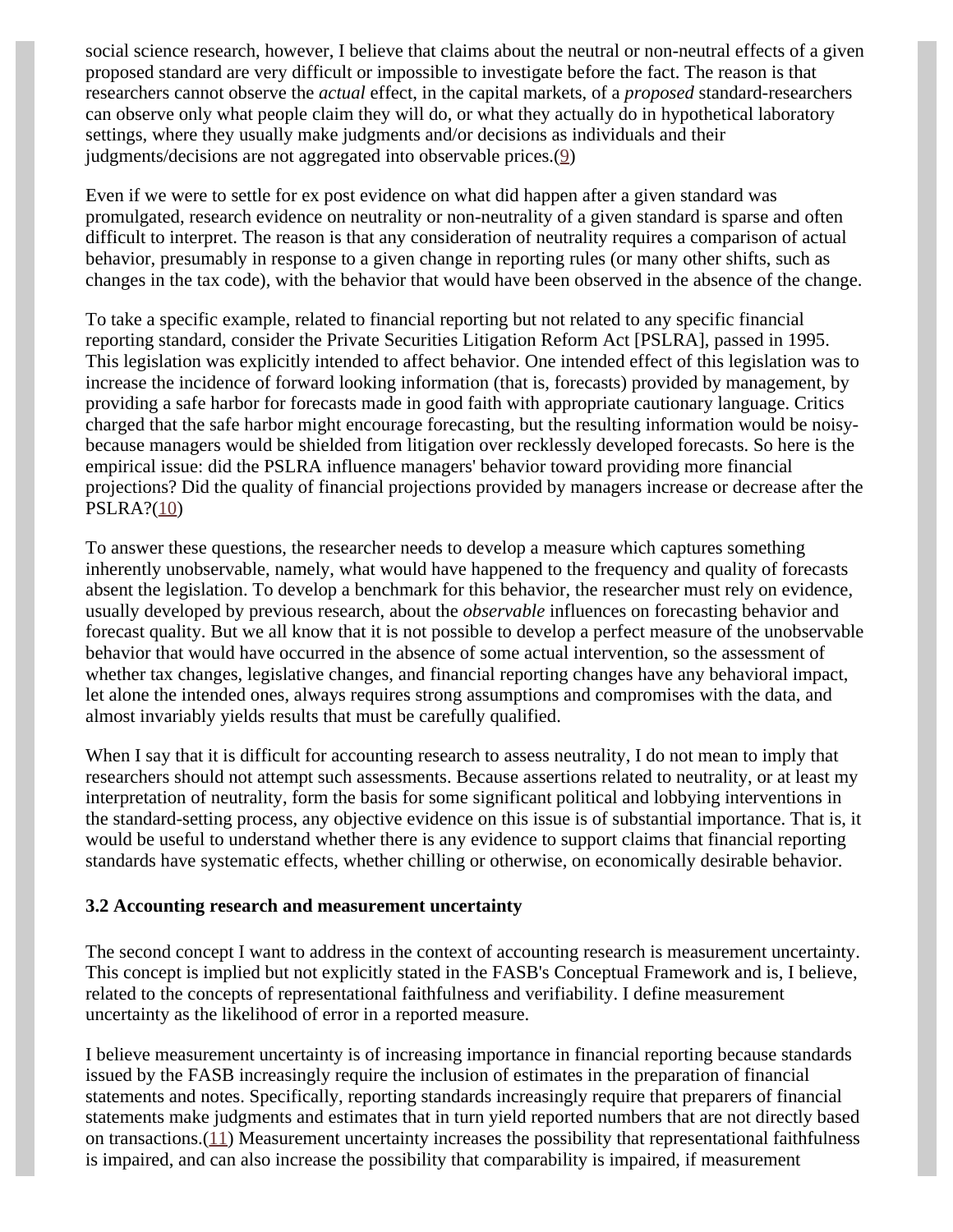approaches evolve so that economically similar items are not measured the same way.

Researchers who wish to address measurement uncertainty confront a difficult design issue, namely, what is the benchmark value against which to assess a given candidate measurement approach? After all, if some objectively superior measure is available to serve as a benchmark, that superior measure can and should be used in the preparation of financial reports, and calibration is not necessary. In addition, the researcher also faces the design issue of how to separate the effects of measurement error that is inherent in the estimation approach or the estimation model from measurement error that represents managerial manipulations. This separation is important because the two sources of measurement error have different implications for standard setting.

In the specific case of financial instruments, some objective measures can be and have been used by researchers to calibrate estimation approaches. If the instruments are traded, the researcher can calibrate the outcomes of applying various estimation approaches and models against observed market prices, with a view toward either choosing among various candidate approaches or seeking ways to improve the performance of some given approach. For example, it is possible to compare observed market prices of traded bonds with estimated values obtained from applying various valuation approaches. Such a comparison could be an input into a standard-setting decision about, for example, what kind of measurement approach to take in separately measuring the liability and equity components of convertible debt. However, this comparison is not a direct answer to the standard-setting issue, because the observed market price that forms the benchmark for calibration is for the *entire* bond and the standard setter is interested in the measurement error in the separate components, for which separate market prices are not observed.[\(12](#page-14-10))

## <span id="page-8-0"></span>**3.3 Accounting research and decision usefulness**

During the remainder of this presentation, I want to talk about how accounting research has attempted to operationalize the concept of *decision usefulness*. This construct sits at the top of the schematic that captures the basic elements of the FASB's Conceptual Framework, and its two components are relevance and reliability. Clearly, research that provides evidence on decision usefulness should be of interest to standard setters. However, the Conceptual Framework does not speak to empirical measures of decision usefulness, and so researchers have formed their own approaches. I will describe some of these in turn.

### **3.3.1 Perceptual data on decision usefulness**

First, a researcher might measure decision usefulness as the extent to which users of financial reports say they use the information in those reports. To gather this information, the researcher might use surveys, interviews, and focus groups. This approach elicits self-reported perceptions about information use. Specifically, this measure of decision usefulness is based on how respondents in a survey, interview, or focus group believe they use the information, or how they they *would* use a given piece of information if it were to be provided.

This approach to measuring usefulness is, I believe, the basis for a number of information-gathering efforts at the FASB and elsewhere. For example, the AICPA Special Committee on Financial Reporting used a telephone survey of 1200 users of business reports and convened two discussion groups of investors and creditors to discuss user perceptions of their information needs. $(13)$  $(13)$  As another example,

<span id="page-8-2"></span><span id="page-8-1"></span>PricewaterhouseCoopers has conducted several surveys of sell-side analysts, institutional investors, and executives (CFOs, heads of investor relations, presidents and CEOs) to ascertain their perceptions of various alternative performance measures. $(14)$  $(14)$  And the FASB has convened task forces, roundtable discussions, and other arrangements in which participants provide perception-based information about information they do (and do not) find useful for decision making.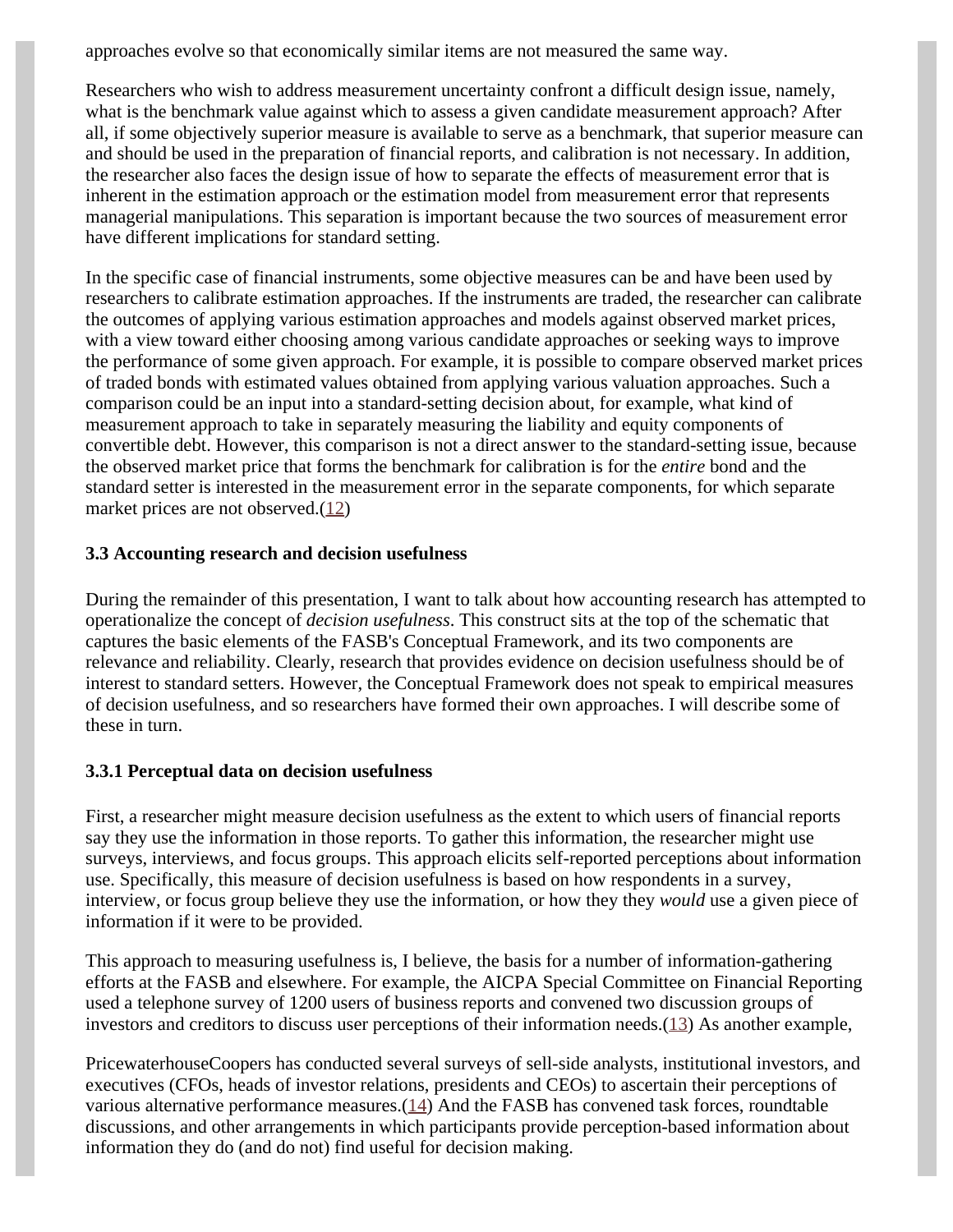Research that gathers information on perceptions has, in my view, both strengths and limitations. Among the strengths are the ability to elicit perceptions about hypothetical information structures. For example, analysts might be asked to state their beliefs about whether and how they would use the information that would be reported under some proposed standard. A second strength is the ability to seek input on narrow and specific questions; for example, analysts might be asked to state their views on the most decision-useful accounting for loan commitments. On the other hand, there are limitations to this research as well. The most important limitation, in my opinion, is that perceptions are not behaviors and perception-based research cannot, by design, capture actual behaviors. Research in cognitive psychology has shown that people, even experts, are not very good at describing their own decision-making behavior, and that both perceptions and recalled instances of behavior are often inaccurate. $(15)$  $(15)$  As a result, the reliability of perceptual data, as a basis for standard setting decisions, is not clear.

## <span id="page-9-0"></span>**3.3.2 Experimental data on decision usefulness**

To get evidence on actual uses of information in making decisions, we need a research approach that is directed at behavior, and not just perception. Ideally, we'd like evidence on real-world behaviors, that is, on actual and observable use of accounting information in making some real-world decision. This is a high hurdle, because in actual markets it is not possible to observe any particular bit of information being used. So researchers have gone in two directions to document decision usefulness. The first is the laboratory. In a well-designed experiment, the researcher can be pretty certain what information is being used to form a judgment or reach a decision because the researcher controls both the task and the information presented to the experimental participants. He can use conventional research designs to vary the information conditions facing the participants and connect differences in their judgments and decisions to differences in the information they are using. For example, a researcher might ask whether analysts' estimates of intrinsic value are affected by whether Other Comprehensive Income is displayed as part of the income statement or displayed as part of the Statement of Common Equity -- the idea is that the income statement display is more salient so analysts are more likely to take account of Other Comprehensive Income that is displayed this way. In this experimental design, some analysts would be given the former display and some the latter, with the numbers unchanged across the two display choices.([16\)](#page-15-3) Differences in estimates of intrinsic value would then be attributable to the difference in display.

<span id="page-9-1"></span>The ability to be relatively certain that information is used and to test how it is used, in experiments, does not come without cost. Specifically, experiments provide evidence on individual behavior, under relatively artificial and controlled conditions. Such behavior may or may not extrapolate or generalize to actual market conditions, which feature much richer information environments and potentially powerful economic incentives.

### **3.3.3 Archival data on decision usefulness**

Researchers have also attempted to discern evidence of actual information use in naturally occurring markets, such as the U.S. capital markets. In general this research takes the form of testing for a statistical association between an information release (such as an earnings announcement press release) and stock price movements over very short intervals, such as one day. The researcher assumes that the information in the press release is the dominant source of information for each sample firm on the release day, and that any other information releases for the sample firms contribute only noise. In most research this is just an assumption-the researcher does not control or measure the effects of other information.

In research that investigates the actual use of accounting information in the capital markets, I view as increasingly problematic the limitations arising from a focus on just one piece of information-usually the summary earnings number-in an information release (such as an earnings announcement press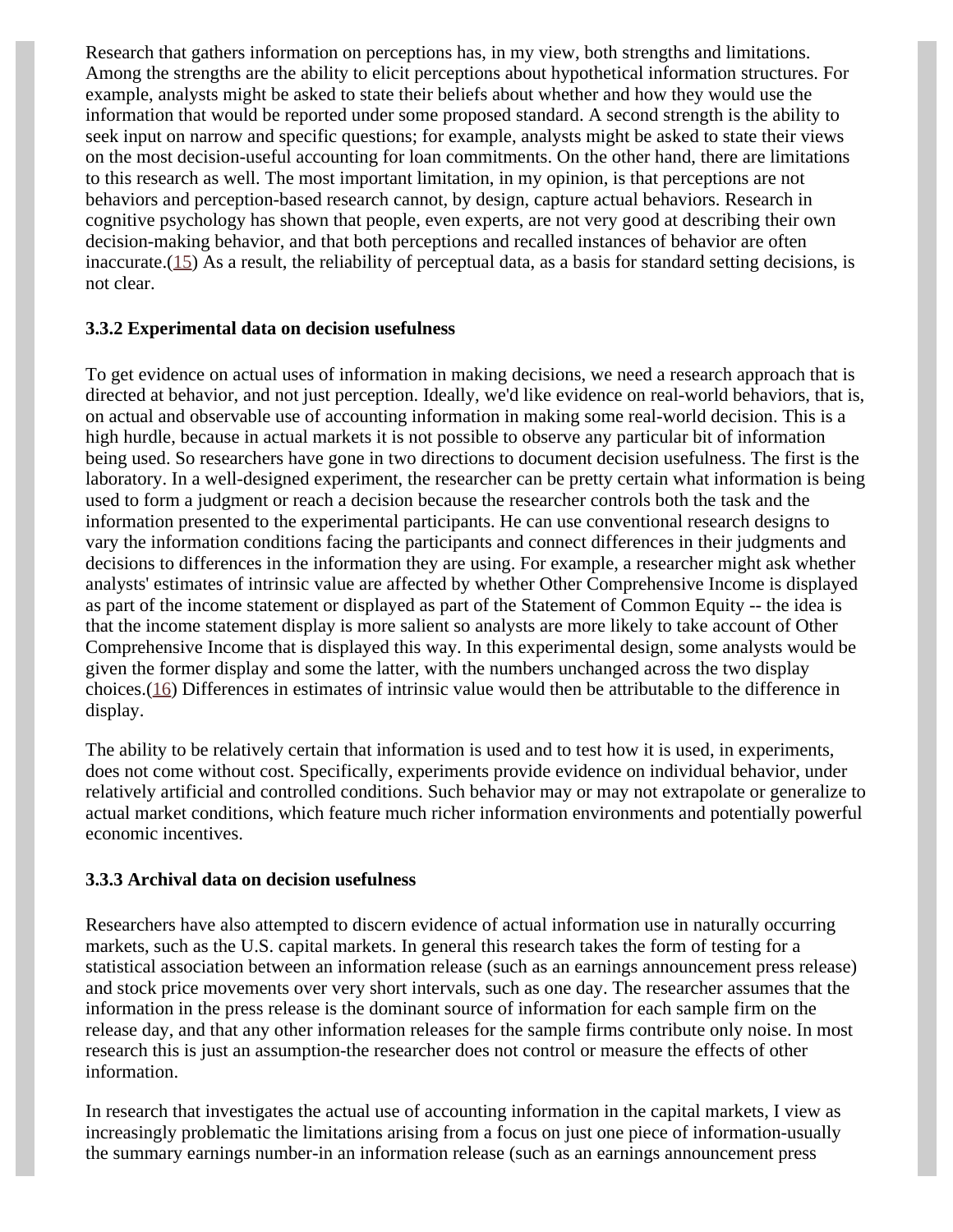release) that contains many pieces of potentially decision-useful information. Both anecdotal evidence and systematic large-sample evidence demonstrate that earnings announcement press releases have gotten longer and more complex over time, and are increasingly likely to contain detailed income statements, discussions of earnings components, and forward looking information. This concurrentlyreleased, non-earnings information has been shown, in other contexts, to convey information to investors. So when the researcher observes a capital market response to an earnings announcement press release, it is increasingly likely that the response is associated with *both* the summary earnings number *and* the other information in the press release. This means that ascribing the entire response to the earnings number may not be appropriate.

I emphasize the importance of considering the entire package of information in the earnings announcement press release for two reasons. The first reason is the existence of strong statements made from time to time about dramatic market responses to small earnings surprises. One hears, for example, that a share price decline of, say, 5 percent or 10 percent or even more is associated with a one-cent deviation of the reported earnings number from expectations. This statement assumes away all the other pieces of information in the earnings announcement press release, which could include, for example, an entire income statement, a management discussion of certain income components, and even some forward-looking information about future earnings.

The second reason I emphasize the importance of considering the entire package of information in the earnings announcement press release is the existence of research evidence that indicates that share price responses to these releases have been increasing over the past 20 or so years. The increases are both modest in magnitude and, apparently, concentrated among larger firms, but they are statistically reliable and pervasive across samples and research methods. Given evidence that press releases have increasingly contained earnings-related information as well as the summary earnings number, it seems appropriate to investigate the extent to which the documented increase in the apparent decision usefulness of earnings announcements is due to the inclusion of earnings-related information in the releases and not the earnings number itself.

In attempting to measure decision usefulness by measuring the one-day stock market response to an information release, the researcher must not only assume away or control for any effects of other information releases, he must also find exact dates of information releases. This turns out to be possible for a surprisingly small set of items, mostly involving earnings announcements in press releases (not 10K or 10Q reports), management forecasts published in press releases, and dated analyst reports. So this approach to assessing decision usefulness is limited to information for which the researcher can readily identify the date the information reached investors-and that is not usually the kind of information that is at issue in a standard-setting decision.

Finally, even for information with identifiable announcement dates, the evidence on one-day associations between information releases and share price movements often is far too coarse to shed light on standard-setting issues, whether they are broad or narrow. For example, I cannot conceive of how to use evidence on associations between share returns and information releases to shed light on the issue of whether and how to separate compound instruments into their liability and equity components, or the issue of how to measure the revenue associated with each component of a multiple-deliverable arrangement.

Perhaps because of design difficulties in carrying out tests of decision usefulness that require precise identification of information release dates, many researchers have turned to an alternative perspective on decision usefulness that asks whether a given piece of accounting information, such as earnings, is associated with, or summarizes, or aggregates the information used by investors to price shares. For these investigations, it is not necessary to identify an information release date, and the period over which the association is measured is a choice made as part of the research design. For example, I might ask if GAAP reported earnings for some year, say 2000, is a good or a poor summary of the information used to price shares over the year 2000. To answer this question, I would measure the statistical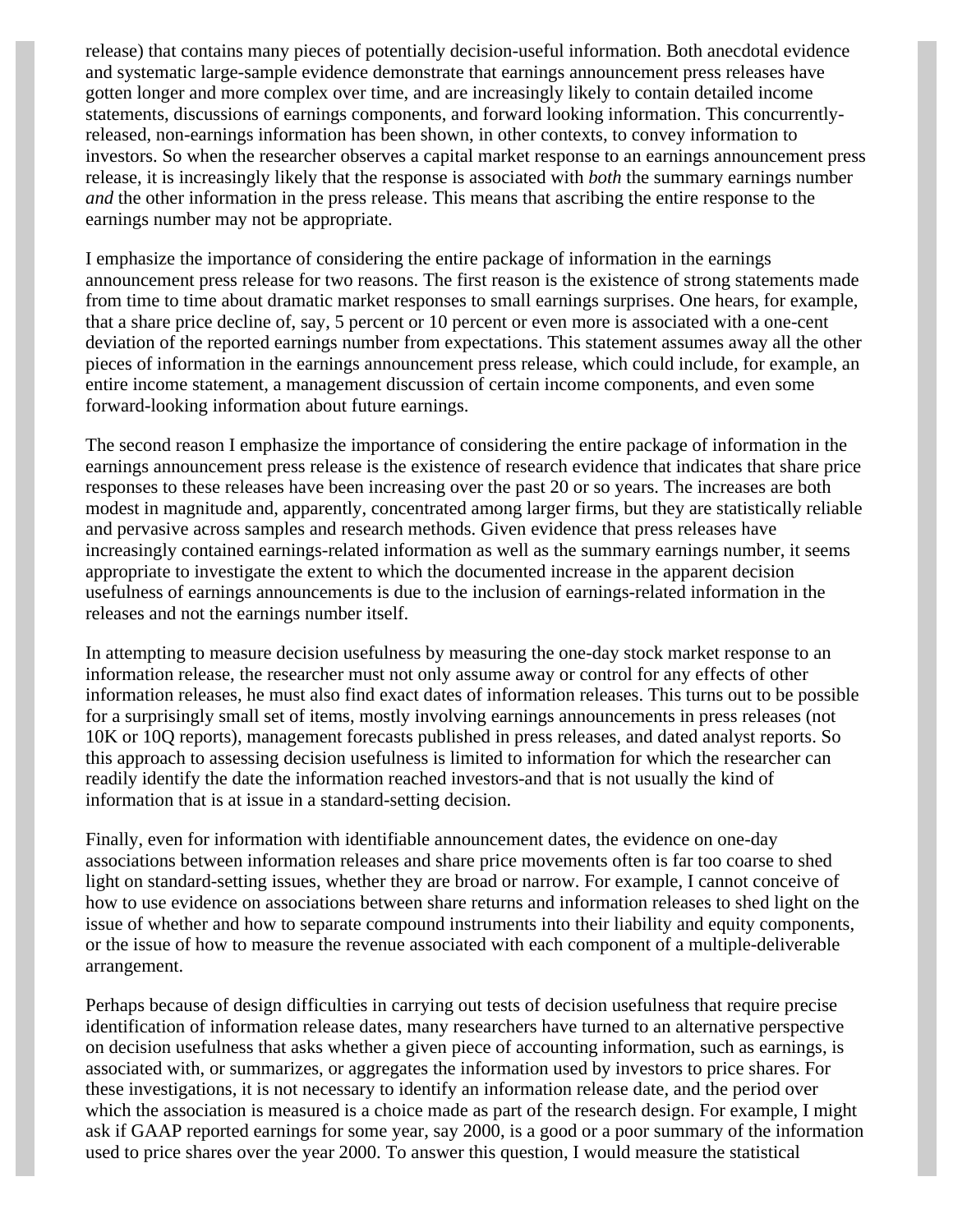association between share returns over the entire year 2000 and reported earnings for the year 2000. The strength of this association would then be used to characterize earnings as either a relatively good or a relatively poor summary indicator of the information used by investors to price shares. Research that has carried out these association tests, year by year, over long periods of time has reported that the earnings number is an increasingly weak summary of the information used to price shares. $(17)$  $(17)$  This result has been used as the basis for a number of criticisms of the current financial reporting model.

## <span id="page-11-0"></span>**3.3.4. Standard-setting implications of archival research on decision usefulness**

From a standard-setting perspective, this finding raises (at least) the following questions. First, standards speak to much more than the summary earnings number. So we would like to know, how good is the *entire package of information* in the financial reports as a summary of the information used to price shares? That is, evidence that earnings, taken alone, is an increasingly poor summary number does not speak to the question of the entire information package.

Second, is the decline in the statistical association between earnings and returns partly due to design choices and the statistics used to capture the association? This question is of course directed at the technical side of research and does not in and of itself bear at all on standard setting. Third, what is the role of implementation decisions in determining the strength of reported earnings as a summary of information? That is, for a given set of accounting standards, to what extent is the ability of earnings to summarize information used by investors affected by management's implementation decisions? This third question has implications for earnings management, restatements, quality of earnings, and estimation errors. Investigations of these and related matters account for a large stream of accounting research.

Fourth, and of immediate significance to standard setting, to what extent is the apparent decline in the ability of earnings to summarize information used by investors due to an increasingly poor fit between reporting standards and the economic environment? Examples of this poor fit, offered by researchers and others, include the following: most expenditures to develop intangible assets must be expensed; the balance sheet and income statement reflect a mixed attribute measurement approach, with some items at fair value and some at acquisition cost; the current display requirements on the income statement do not provide meaningful categorizations of income components; and the financial reporting model itself is not appropriate for capturing the true underlying measures of performance, many of which are nonfinancial. Without going into the details of any of these criticisms, I believe it is not useful to attribute the entire apparent decline in the performance of GAAP earnings as a summary measure of performance to any of the four possible causes I have listed without also considering the other three possibilities.

# **4. Examples of accounting research with possible standard-setting implications**

At this point, I would like to use two examples to link several of the issues discussed so far. My first example links perceptions-based research (which asks users of financial statements what information they believe they use) with archival research that tests for associations between pieces of information and investor behavior as reflected in share returns. The question to be addressed is: do analysts identify as preferred valuation measures the same measures investors actually use to value shares? The perceptions in this example are those of analysts and the behaviors are those of investors as reflected in share returns.

<span id="page-11-1"></span>This example involves first choosing non-earnings performance measures that are favored by analysts. These choices are based on reading documents prepared by analysts-this is perception-based research which establishes what analysts say they do. The second step links perceptions with behavior by comparing the ability of analyst-preferred non-earnings measures to summarize information used by investors to price shares with the performance of GAAP earnings as a summary measure. $(18)$  $(18)$  Because non-earnings measures are in general industry specific, I have chosen telecommunications, where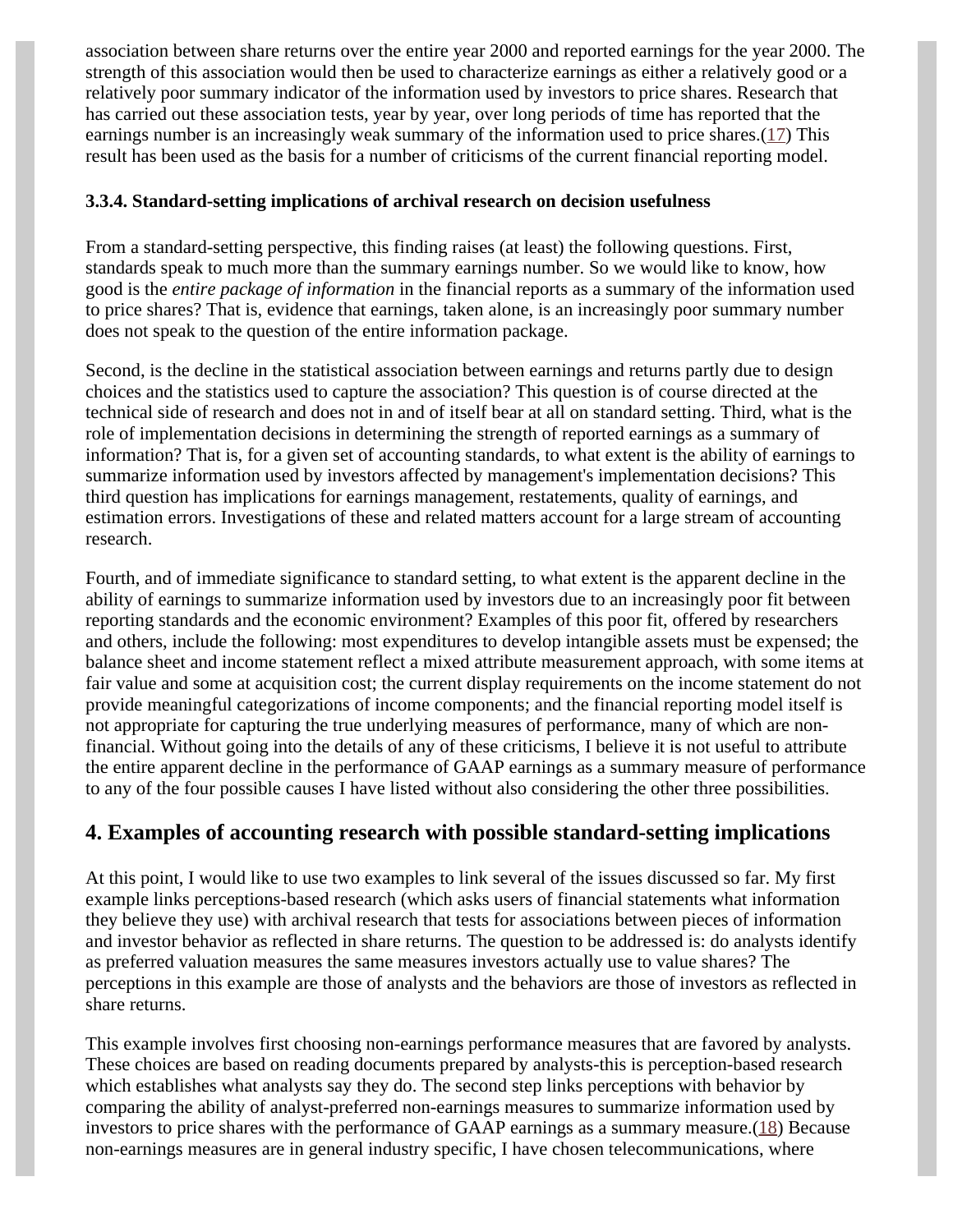<span id="page-12-0"></span>EBITDA $(19)$  $(19)$  is viewed as a superior performance measure, and homebuilding, where order backlog and new orders are viewed as superior.

Conventional tests which measure whether earnings or the analyst-preferred non-earnings measure has superior ability to summarize the information actually used by investors to price shares, and whether earnings and the non-earnings measure add to each other's performance as summary indicators, yield the following results. In the case of telecommunications, earnings and EBITDA are statistically indistinguishable in their individual ability to summarize the information in returns, and each adds to the other in terms of explanatory power. To put this another way, neither EBITDA nor earnings dominates the other as a summary indicator-even though analyst perceptions would predict EBITDA dominance. In the case of homebuilding, earnings has *greater* ability to summarize the information in returns than new orders and order backlog combined, and the two non-earnings measures, taken together, do not add much explanatory power in the presence of earnings. In other words, results of conventional tests indicate that the non-earnings performance measures perceived by analysts to be superior for valuing homebuilding firms are in fact not at all superior to GAAP earnings.

How can we interpret these results? That is, what if any standard-setting inferences can be drawn from these findings? I believe there are at least two. First, these findings reinforce the point that perceptions are not behavior. Analysts may *perceive* that EBITDA or order backlog or some other measure is superior to GAAP earnings in assessing firm performance, but this perception may not capture investors' actual information use, that is, investors' behavior. In my example, analyst perceptions *do not* capture investor behavior as reflected in share returns. Based on the statistical associations, earnings comes as close as EBITDA for capturing the information in returns of telecommunications firms and earnings is actually better than the proposed non-GAAP performance measures for homebuilders. The inference I draw is that standard setters should evaluate cautiously statements made by users of financial statements-such as analysts-about whether and how analysts (or investors) *do* use the existing information in financial reports and whether and how they would use some new piece of information if it were provided.

Second, these findings raise a difficult question of separating relevance from reliability. Association tests, like the ones I just described, capture combined relevance and reliability of a given information item in a single statistical measure of the relation between share values and the information item. The two constructs of relevance and reliability are distinct-something can be relevant without being reliably measured, and vice versa-but they can rarely be separated in an association test. The possibility exists that the economic constructs captured by EBITDA for telecommunications firms, and by the combination of order backlog and new orders for homebuilders, are highly relevant to investors, but measured with insufficient reliability. That is, measurement error swamps the informativeness in the construct. It seems reasonable that agreement on a single approach to calculating or measuring a given performance summary indicator, coupled with the assurance associated with including that indicator in the audited financial reports, would increase reliability. The inference I draw is that standard setters should consider the possibility that expanding the current reporting model to provide for comparable calculation of certain non-GAAP performance measures-especially measures like EBITDA-would increase the reliability and hence the decision usefulness of those measures.

The second example I want to use to link some of the issues discussed so far involves goodwill arising from a purchase business combination. In its reconsideration of the accounting for business combinations, the FASB needed to answer (among others) the following two questions $(20)$  $(20)$ :

<span id="page-12-1"></span>1. Is purchased goodwill an accounting asset?

2. If goodwill is an asset, does it have an identifiable service life, to be used for amortization purposes?

With regard to the first question, accounting research can provide evidence on whether existing purchased goodwill appears to be valued by investors in the same way other accounting assets are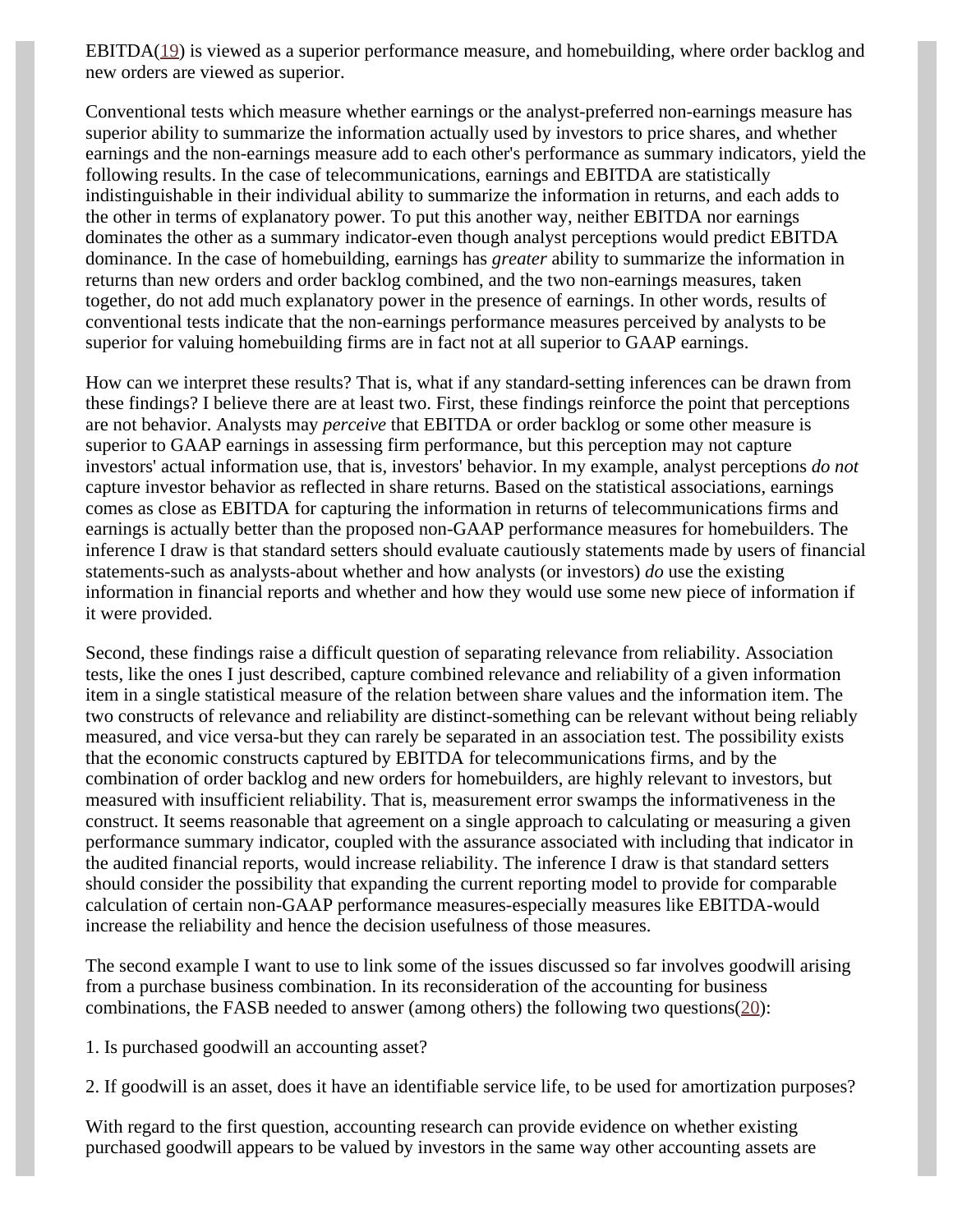valued. And, the answer appears to be, yes, purchased goodwill receives a positive valuation multiple in a regression of share price on three accounting items: assets excluding goodwill, liabilities, and purchased goodwill. With regard to the second question, accounting research can provide evidence on whether amortization expense associated with purchased goodwill appears to be valued by investors as are other expenses. And, the answer appears to be, no, research did not find evidence that amortization expense was treated, for valuation purposes, in the same way as other expenses.

What inferences could be drawn from this evidence for standard setting? First, the evidence supports the treatment of purchased goodwill as an asset, and does not indicate that reliability is substantially reduced by measuring goodwill as a residual remaining after the purchase consideration is applied to measure identifiable tangible and intangible assets and liabilities at fair value. Second, the evidence does not support the amortization treatment of goodwill, which suggests that to the extent goodwill loses value the loss is not equal, period-by-period, but rather sporadic over time. The inference is that goodwill should not be amortized; instead, it should be subject to periodic impairment testing.

At this point, however, there are no more standard-setting inferences that can be drawn from the resultswe have reached the practical limits of accounting research. But the standard setter still faces the issue of describing the approach to be taken to impairment testing. For example, at what level in the organization should goodwill be tested for impairment? At the segment level? At some organizational level below the segment level? As another example, what form should the impairment test take? Because goodwill is a residual number that cannot be separately measured, any test for impairment will be subject to measurement error. How can that measurement error be reduced to tolerable levels?

This example illustrates, again, an important limitation of accounting research for standard setting: as the questions become more specific, more narrow, more implementation-oriented and, sometimes, more measurement-oriented, the ability of accounting research to provide insights disappears. And, to the extent the questions concern information structures that do not already exist, research which relies on archival data cannot be used to provide answers because archival data are by definition written records pertaining to events that have already occurred.

## **5. Conclusions**

To summarize, the FASB uses, or is supposed to use, the Conceptual Framework to guide standard setting decisions. To the extent the Board's decisions are, however, narrow and implementation-oriented rather than principles-oriented, the Conceptual Framework may simply not provide operational guidance. In addition, the Conceptual Framework is incomplete in that only Concepts Statement 7, *Using Cash Flow Information and Present Value in Accounting Measurements*, focuses on measurement with any degree of specificity. Finally, the Conceptual Framework appears to be internally inconsistent with respect to the explicit or implied guidance on revenue recognition in Concepts Statements 5 and 6.

Accounting researchers can and do provide evidence that is pertinent to the FASB's decisions, to the extent the research is structured around the Conceptual Framework. There are examples and even streams of research that address issues related to neutrality, predictive ability, comparability, and measurement uncertainty. A substantial portion of accounting research focuses on the fundamental concept of decision usefulness, as operationalized by the concepts of relevance and reliability. Studies of decision usefulness that use archival data focus on relevance and reliability jointly, because it is for the most part not possible, using archival data, to separate relevance from reliability. And it is not possible, in general, to use archival data to shed light on the many narrow implementation-oriented issues facing the FASB. So, although accounting research can and does provide evidence that can inform the standard-setting process, the evidence tends to focus on selected aspects of the broadest elements of decision usefulness. This feature limits the ability of accounting research (and accounting researchers) to influence the standard-setting process.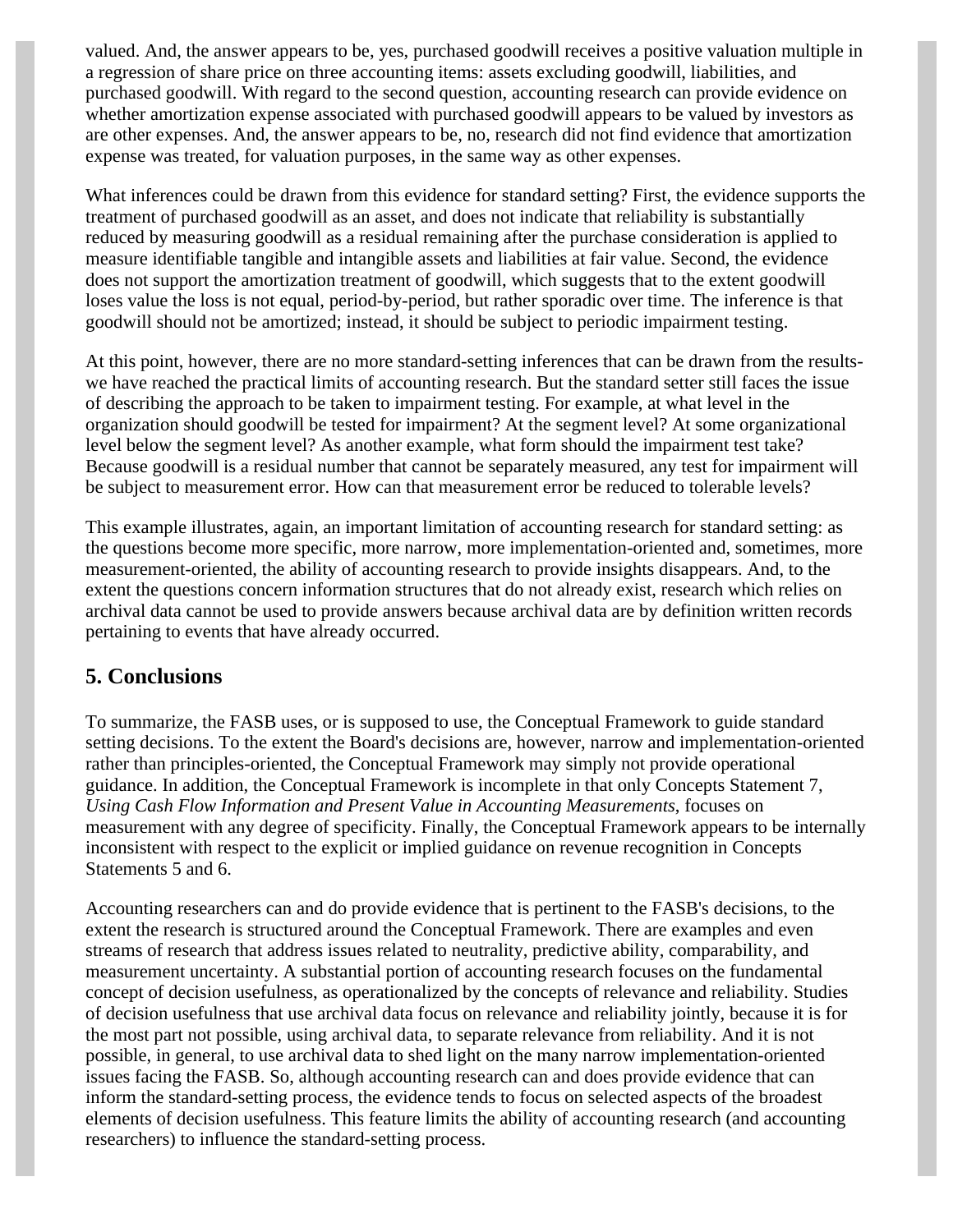## **Footnotes**

<span id="page-14-0"></span>([2\)](#page-4-0) See EITF Issue 00-19, *Accounting for Derivative instruments Indexed to and Potentially Settled in, a Company's Own Stock.*

<span id="page-14-1"></span>([3\)](#page-4-1) In addition, some comment letters received by the FASB on its October 2000 exposure draft repeat the same arguments put forward in paragraphs 7 and 8 of APB Opinion 14 to support the reporting of convertible debt solely as debt.

<span id="page-14-2"></span>([4\)](#page-5-0) At the time of this presentation [March 2002], the FASB was seeking comments on a prosed project on revenue recognition and related liabilities. On May 15, 2002, the project was formally added to the FASB agenda.

<span id="page-14-3"></span>([5\)](#page-5-1) This principle is consistent with the measurement guidance in APB opinion 16, issued in 1970.

<span id="page-14-4"></span>([6\)](#page-6-0) Two useful (and very different) discussions of the Conceptual Framework can be found in G. Jonas and J. Blanchet, "Assessing the Quality of Finannnncial Reporting," *Accounting Horizons* 14:3 (September 2000): 353-363 and R. Storey and S. Storey, *The Framework of Financial Accounting Concepts and Standards*, Special Report published by the Financial Accounting Standards Board, January 1998.

<span id="page-14-5"></span>([7\)](#page-6-1) Neutrality does not imply that everyone is treated alike in all respects or that neutral financial reporting standards do not affect behavior. Financial reporting is *intended* to influence behavior, by providing information to investors to be used in making resource allocation decisions; neutrality implies that the intended influence is not in a predetermined direction. For additional discussion and examples, see Storey and Storey (1998, pp. 111-113).

<span id="page-14-6"></span>([8\)](#page-6-2) Examples of such claims include reductions in (allegedly beneficial) merger activity if the pooling of interests method were to be abolished; reductions in R&D expenditures because of the requirement in SFAS 2 that these expenditures be immediately expensed [see, for example, R. Dukes, T. Dyckman and J. Elliott, "Accounting for Research and Development Costs: The Impact on Research and Development Expenditures," *Journal of Accounting Research* 18: supplement 1980, 1-26]; reductions in exploration activity and in competition within the oil and gas industries because of the [proposed] elimination of the full cost accounting method for exploratory oil and gas operations [see, for example, D. Collins and W. Dent, "The Proposed Elimination of Full Cost Accounting in the Extractive Petroleum Industry: An Empirical Assessment of the Market Consequences," *Journal of Accounting and Economics* 1:1 (March 1979): 3-44.

<span id="page-14-7"></span>([9\)](#page-7-0) The exception is laboratory market settings, in which individuals trade and, in general, establish observable security values.

<span id="page-14-8"></span>([10\)](#page-7-1) An example of research which addresses these two questions is: M. Johnson, R. Kasznick, and K. Nelson, "The Impact of Securities Litigation Reform on the Disclosure of Forward-Looking Information by High-Technology Firms," *Journal of Accounting Research* 39:2 (September 2001), 297- 328.

<span id="page-14-9"></span>([11\)](#page-7-2) This issue -- the extent to which US GAAP *requires* the exercise of judgment and the application of estimation techniques -- was raised (but not explored in any detail) by Robert Swieringa in his1996 Saxe Lecture [available at [http://newman.baruch.cuny.edu/digital/saxe/saxe\\_1996/swieringa\\_96.htm](http://newman.baruch.cuny.edu/digital/saxe/saxe_1996/swieringa_96.htm)].

<span id="page-14-10"></span>[\(12\)](#page-8-0) For an example of research which compares total bond value estimates (derived from option pricing models) with market values of traded bonds, see M. Barth, W. Landsman and R. Rendleman, "Option Pricing Based Bond Value Estimates and a Fundamental Components Approach to Account for Corporate Debt," *The Accounting Review* 73:1 (January 1998): 73-102.